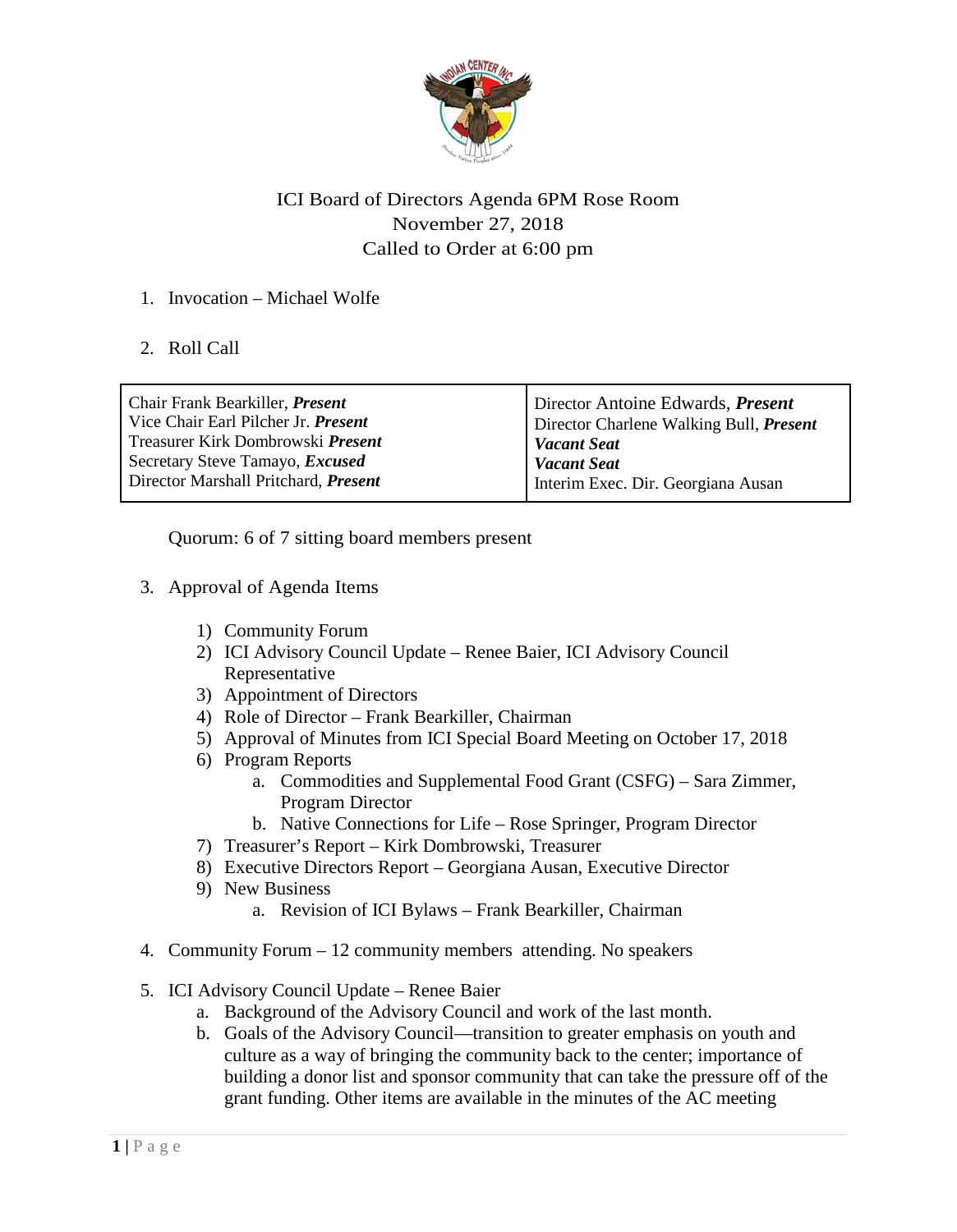

(attached) and plans to meet monthly in the week prior to the ICI Board Meeting in order to provide feedback and update for the Board.

- c. Strategic Plan recommendations: Importance of changing the public image to help establish a long-term donor basis. Month to month goals are important to making continuous progress. We also need volunteers to help take the pressure off the leadership (which has limited time to meet all the day-to-day and strategic steps as necessary). And finally, we need to maximize the use of our current facility and space. We could use community survey to find out more about what our community needs and what the general community thinks about the IC.
- 6. Appointment of Directors (there are currently 2 open Board Seats, vacated by G. Ausan 11/18 and C. Walker 10/18)
	- a. Introduction by Chair Bearkiller explanation of the board election process and nominations, and whether we take into account the runner up in the last community election. Introduction of the candidates by Interim ED Ausan.
	- b. Nomination of Erin Poor and David Ambrose by Director Prichard, second by Director Edwards.
		- i. 6 ayes, 0 nays, 0 abstentions. Erin Poor and David Ambrose are elected as new members of the Board of Directors.
- 7. Role of Director Frank Bearkiller, Chairman
	- a. Invitation and importance of community connection and our cultural events.
	- b. Administration of the Director's Oath of Service. Confirmed: David Ambrose, Erin Poor. Admitted to the Board.
	- c. Introduction of sitting Board members to the community attendees.
- 8. Approval of Minutes from ICI Special Board Meeting on October 17, 2018.
	- a. Motion to approve by Director Ambrose, second by Director Pilcher. 8 ayes, 0 nays, 0 abstentions.
- 9. Program Reports
	- a. Commodities and Supplemental Food Grant (CSFG) Sara Zimmer, Program **Director** 
		- i. Exec Dir Ausan presented an update on the billing and accounts receivable, issues related to reimbursement. No service report is available at present.
	- b. Native Connections for Life (see attachments) Rose Springer, Program Director (report enclosed)
		- i. Exec Director Ausan updated the personnel changes and program attendance, as reported in the report. New website should allow easier enrollment and access for Native parents.
	- c. Sweat Lodge Michael Wolfe
		- i. Update on the use and introduction to the procedures for use, its history, and past use. Recently taken down because its condition had deteriorated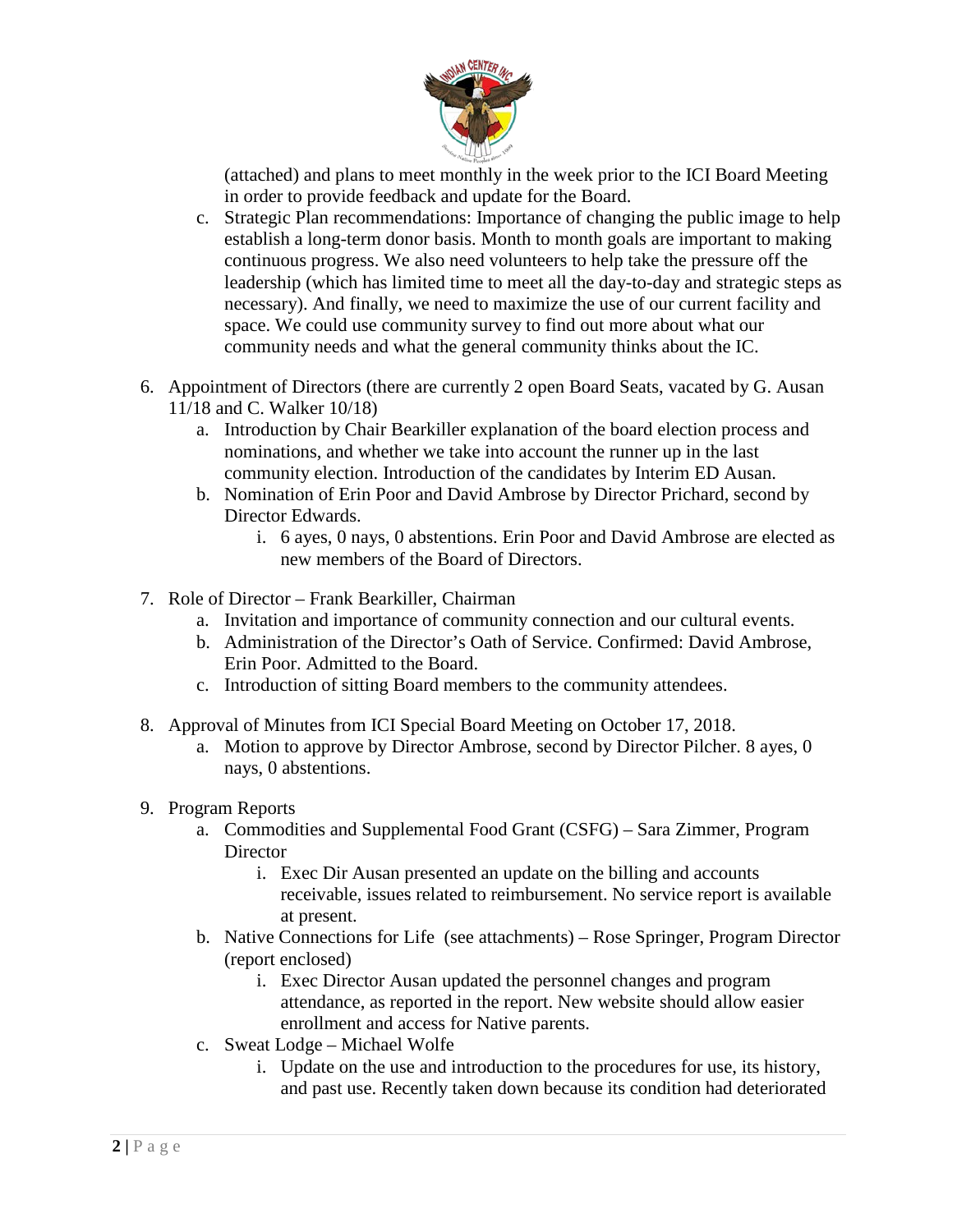

and was vandalized recently. Some items were stolen or are missing. Needs to be rebuilt this Spring. Need to keep from dumping stumps and wood refuse there. He also talked about how much additional cultural activity and education goes on alongside the healing. We could use the help of some volunteers.

- d. Parking Michael Wolfe
	- i. Prices were raised (from \$15 to \$25) and we lost some business so the price was lowered, but still higher than was before (\$20). Mike suggested that we do more advertising to get the word out more. Another possibility would be to get a vendor to sell food or do it ourselves, or make space available for Indian craft sales. We need vests and cones for the people working.
- 10. Treasurer's Report Kirk Dombrowski, Treasurer
	- a. October financial report (see attached): Accounting process, Cash accounts, Statement of financial activities, Accounts receivable, Accounts payable, Notes.
	- b. Motion to go to Executive Session: Recommendations and Discussion by Director Dombrowski, second by Director Prichard. Motion withdrawn by Director Dombrowski
- 11. Executive Directors Report Georgiana Ausan, Executive Director (see attached)
	- a. Debt issue and pro bono lawyer, update on the HVAC, activities, Sustain Group from UNL, Building cleanup. Director Ambros drove up to Scottsbluff to retrieve the records. Director Tamayo will pick up Omaha.
	- b. Plans for building use as classrooms, meeting with St. Monica's.
	- c. Need for bookkeeping help. Payroll issues and undocumented pay system have really slowed this down.
- 12. New Business
	- a. Revision of ICI Bylaws Frank Bearkiller, Chairman
	- b. Sue Badmoccasin has suggestions on behalf the Advisory Council.
		- i. Article 2 would like to see change in voting vicinity and lobbying.
		- ii. Article 1 Section 3: Director Compensation—clarify to include other monies than salary
		- iii. Article 2 Section 6: Issue on calling a meeting and relationship to quorum and decisions.
		- iv. Article 4 Section 4: Contributions—Board can accept a gift on behalf of the Center.
		- v. Article 8 Section 2: Location of the Minutes?
	- c. Motion to go to Executive Session at 9:30 pm by Director Dombrowski, second by Director Prichard. 8 ayes, 0 nays, 0 abstentions. Motion carried.
	- d. Motion to go out of Executive Session at 10:02. Motion by Director Pilcher, second by Director Dombrowski. 8 ayes, 0 nays, 0 abstentions. Motion carried.